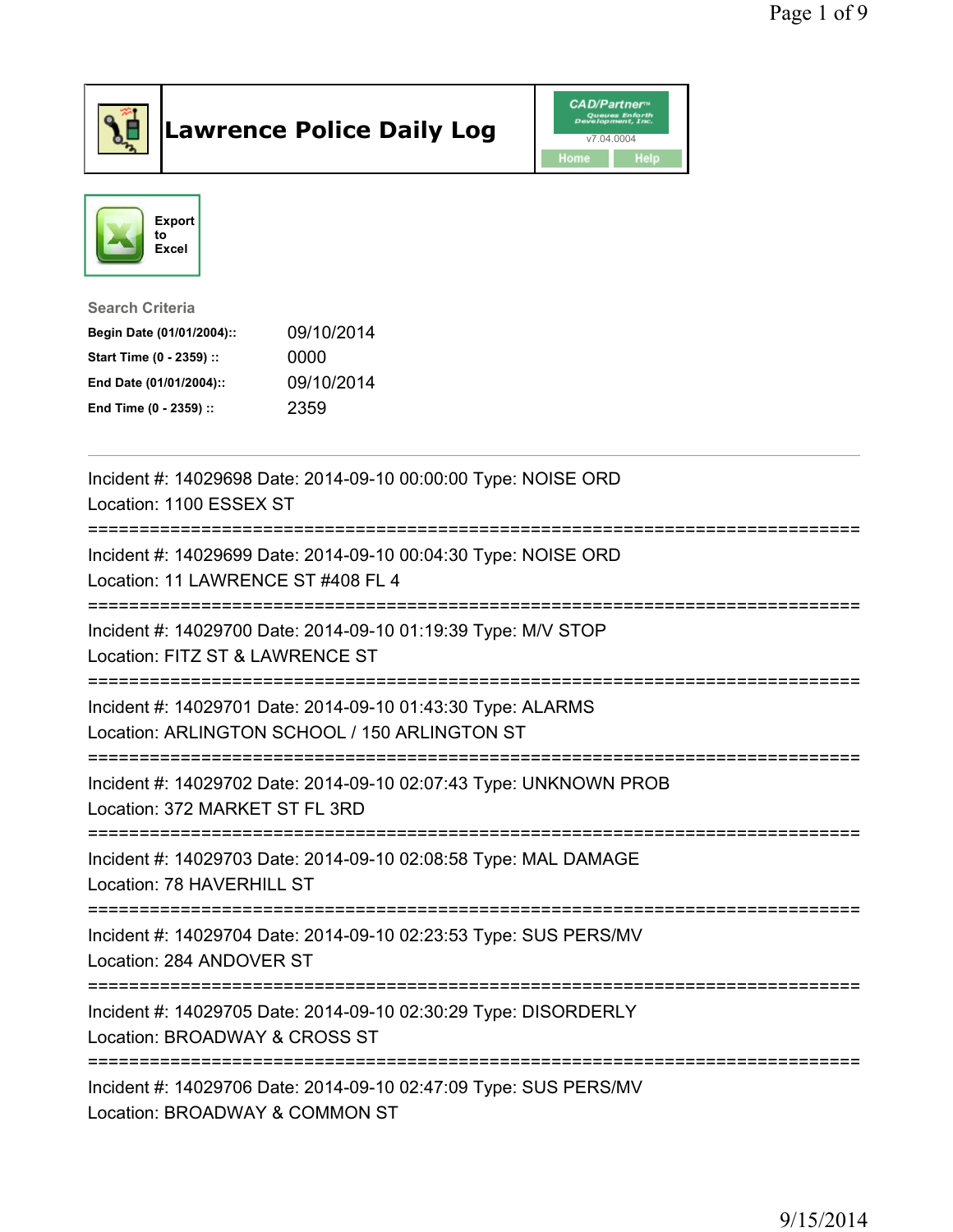| Incident #: 14029707 Date: 2014-09-10 04:24:28 Type: ALARMS<br>Location: 311 MERRIMACK ST<br>=======================                                         |
|--------------------------------------------------------------------------------------------------------------------------------------------------------------|
| Incident #: 14029708 Date: 2014-09-10 04:49:32 Type: B&E/MV/PROG<br>Location: 26 SHAWSHEEN RD<br>=======================                                     |
| Incident #: 14029709 Date: 2014-09-10 04:50:15 Type: SUS PERS/MV<br>Location: 1 BEACON AV                                                                    |
| Incident #: 14029710 Date: 2014-09-10 05:12:14 Type: SUS PERS/MV<br>Location: BIG N' BEEFY / 415 BROADWAY                                                    |
| Incident #: 14029711 Date: 2014-09-10 05:55:38 Type: STOL/MV/PAS<br>Location: 11 ALDER ST<br>;================================                               |
| Incident #: 14029712 Date: 2014-09-10 06:17:05 Type: AUTO ACC/NO PI<br>Location: ANDOVER ST & S BROADWAY<br>===================                              |
| Incident #: 14029713 Date: 2014-09-10 06:50:01 Type: INVEST CONT<br>Location: 34 NEWTON ST                                                                   |
| Incident #: 14029714 Date: 2014-09-10 07:03:30 Type: ALARMS<br>Location: NICK'S PLACE / 195 LOWELL ST                                                        |
| Incident #: 14029715 Date: 2014-09-10 07:24:42 Type: M/V STOP<br>Location: OAK ST & SHORT ST                                                                 |
| Incident #: 14029716 Date: 2014-09-10 07:57:45 Type: AUTO ACC/UNK PI<br>Location: OLIVER SCHOOL / 183 HAVERHILL ST<br>====================================== |
| Incident #: 14029717 Date: 2014-09-10 08:20:10 Type: ALARMS<br>Location: 107 COOLIDGE ST                                                                     |
| =====================================<br>Incident #: 14029718 Date: 2014-09-10 08:25:15 Type: M/V STOP<br>Location: BOXFORD ST & S UNION ST                  |
| Incident #: 14029719 Date: 2014-09-10 08:30:25 Type: STOL/MV/PAS<br>Location: 28 BODWELL ST                                                                  |
| Incident #: 14029720 Date: 2014-09-10 08:41:37 Type: B&E/MV/PAST                                                                                             |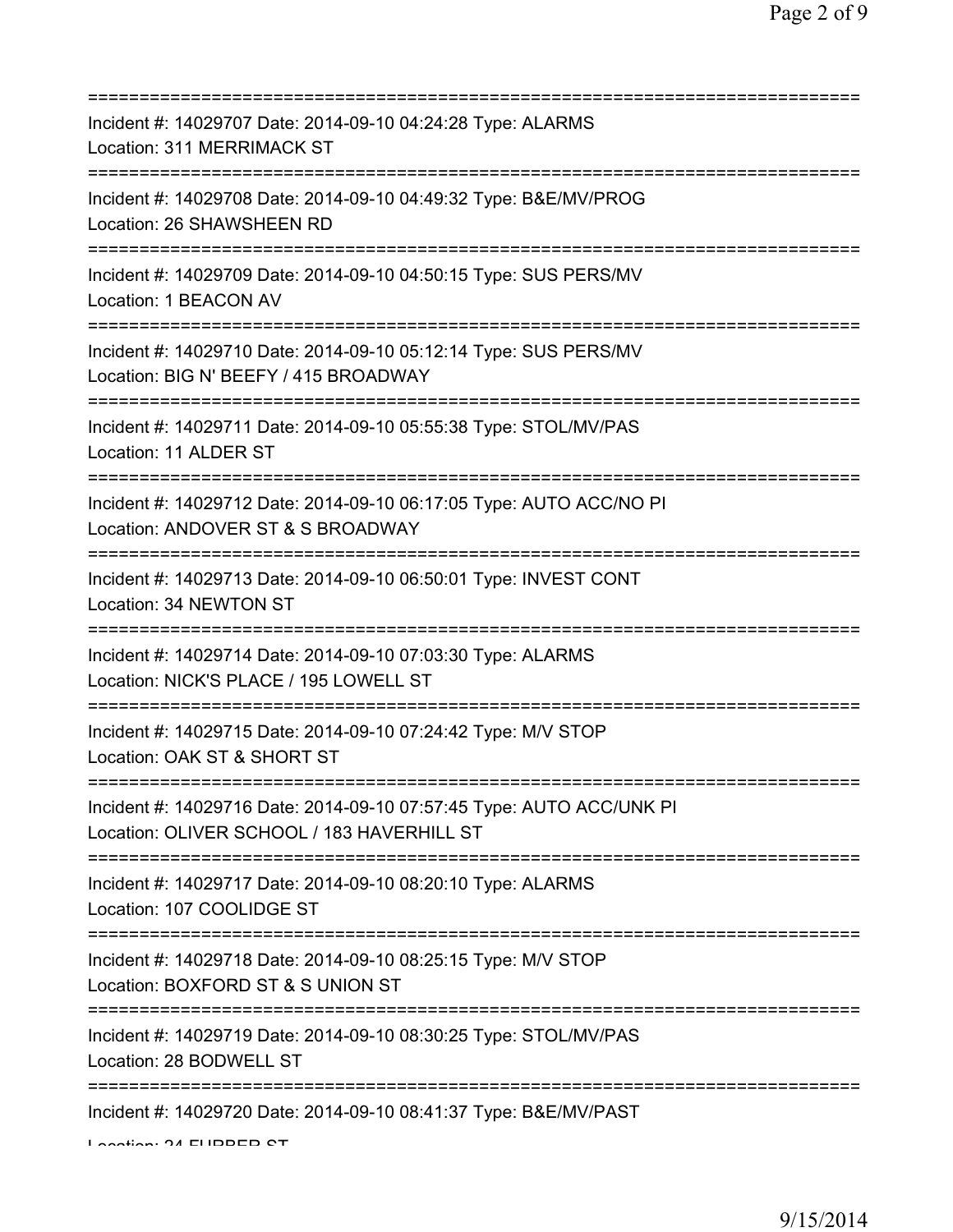| Incident #: 14029721 Date: 2014-09-10 08:47:21 Type: TOW/REPOSSED<br>Location: 90 WINTHROP AV                       |
|---------------------------------------------------------------------------------------------------------------------|
| Incident #: 14029722 Date: 2014-09-10 08:52:36 Type: TOW/REPOSSED<br>Location: 93 BOXFORD ST                        |
| Incident #: 14029723 Date: 2014-09-10 09:15:42 Type: ALARM/BURG<br>Location: SIMPSONS BROTHER / 45 S CANAL ST       |
| Incident #: 14029724 Date: 2014-09-10 09:24:46 Type: LOST PROPERTY<br>Location: 80 BODWELL ST                       |
| Incident #: 14029725 Date: 2014-09-10 09:35:42 Type: INVEST CONT<br>Location: 101 AMESBURY ST                       |
| Incident #: 14029726 Date: 2014-09-10 09:38:37 Type: TOW OF M/V<br>Location: 274 SALEM ST                           |
| Incident #: 14029727 Date: 2014-09-10 09:49:32 Type: TOW OF M/V<br>Location: BURKE ST & SALEM ST                    |
| Incident #: 14029728 Date: 2014-09-10 10:07:37 Type: LOST PROPERTY<br>Location: 203 HAVERHILL ST #4D                |
| Incident #: 14029729 Date: 2014-09-10 10:21:09 Type: ASSSIT OTHER PD<br>Location: 125 BENNINGTON ST                 |
| Incident #: 14029730 Date: 2014-09-10 10:28:34 Type: TOW OF M/V<br>Location: 48 WOODLAND ST                         |
| Incident #: 14029731 Date: 2014-09-10 10:29:38 Type: UNWANTEDGUEST<br>Location: 204 S UNION ST #3                   |
| Incident #: 14029732 Date: 2014-09-10 10:38:11 Type: NOTIFICATION<br>Location: 10 CLARENCE TER                      |
| Incident #: 14029733 Date: 2014-09-10 10:43:39 Type: KEEP PEACE<br>Location: 19 BENNETT ST                          |
| Incident #: 14029734 Date: 2014-09-10 10:59:41 Type: SUS PERS/MV<br>$\lambda$ And $\Gamma$ is interesting to $\tau$ |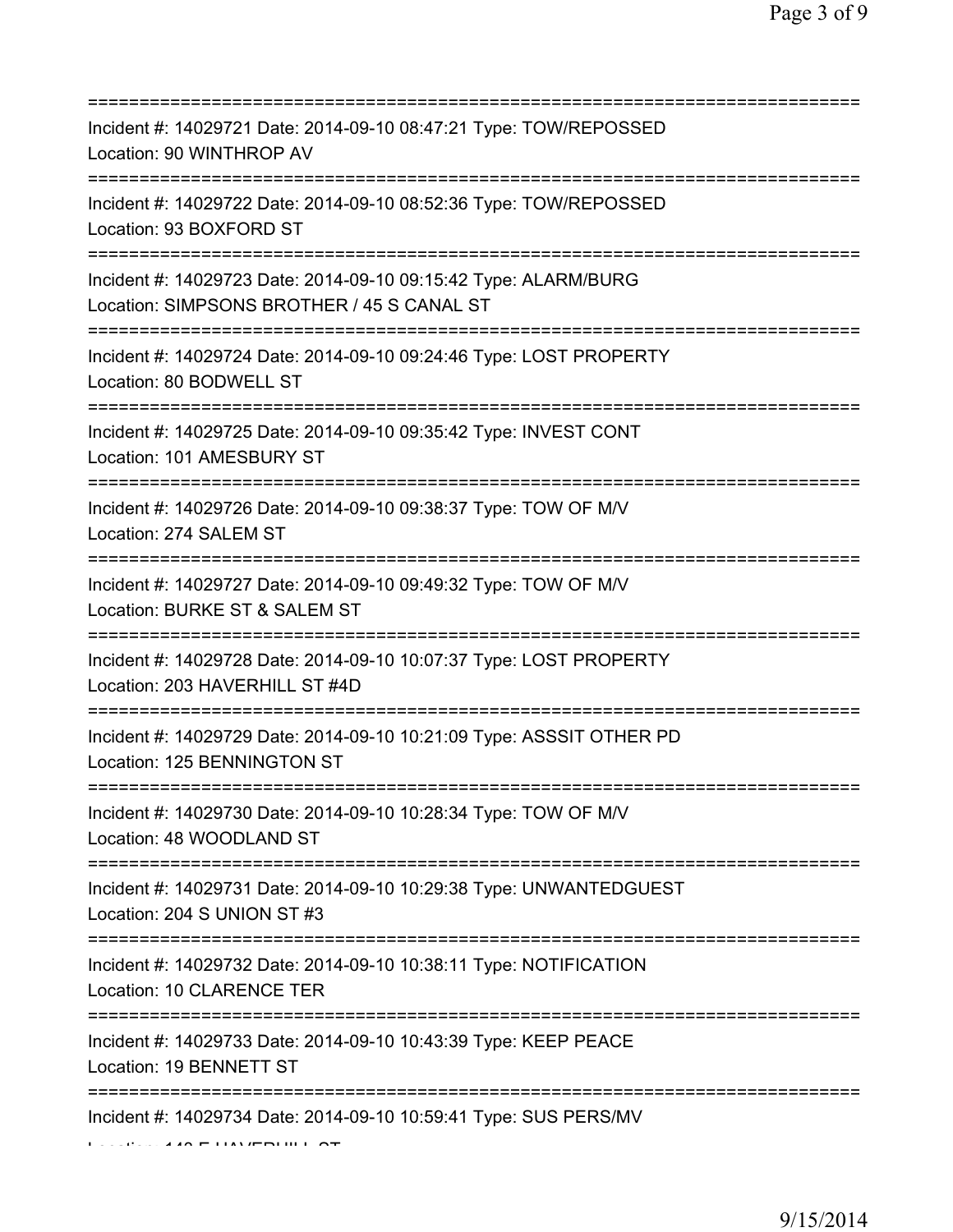=========================================================================== Incident #: 14029735 Date: 2014-09-10 11:21:13 Type: LARCENY/PROG Location: 41 JACKSON ST =========================================================================== Incident #: 14029736 Date: 2014-09-10 11:24:45 Type: STOL/MV/PAS Location: 136 SANBORN ST =========================================================================== Incident #: 14029737 Date: 2014-09-10 11:49:49 Type: AUTO ACC/NO PI Location: LOWELL ST & MARGIN ST =========================================================================== Incident #: 14029738 Date: 2014-09-10 12:03:27 Type: WARRANT SERVE Location: 17 WYMAN ST =========================================================================== Incident #: 14029739 Date: 2014-09-10 12:06:04 Type: KEEP PEACE Location: 222 ESSEX ST =========================================================================== Incident #: 14029740 Date: 2014-09-10 12:12:21 Type: 209A/SERVE Location: 17 N BOYLSTON ST =========================================================================== Incident #: 14029741 Date: 2014-09-10 12:28:32 Type: UNKNOWN PROB Location: 555 S UNION ST =========================================================================== Incident #: 14029742 Date: 2014-09-10 12:30:45 Type: SUS PERS/MV Location: 31 WHITMAN ST =========================================================================== Incident #: 14029743 Date: 2014-09-10 12:35:14 Type: INVESTIGATION Location: 90 LOWELL ST =========================================================================== Incident #: 14029744 Date: 2014-09-10 12:48:04 Type: MAN DOWN Location: 152 S UNION ST =========================================================================== Incident #: 14029745 Date: 2014-09-10 12:50:51 Type: INVESTIGATION Location: 38 FULTON ST =========================================================================== Incident #: 14029746 Date: 2014-09-10 13:02:40 Type: LOST PROPERTY Location: 25 1/2 SUMMER ST =========================================================================== Incident #: 14029747 Date: 2014-09-10 13:15:30 Type: UNATENEDCHILD Location: 28 BIRCH ST =========================================================================== Incident #: 14029748 Date: 2014-09-10 13:17:06 Type: ASSSIT AMBULANC Location: 55 SALEM ST FL 3RD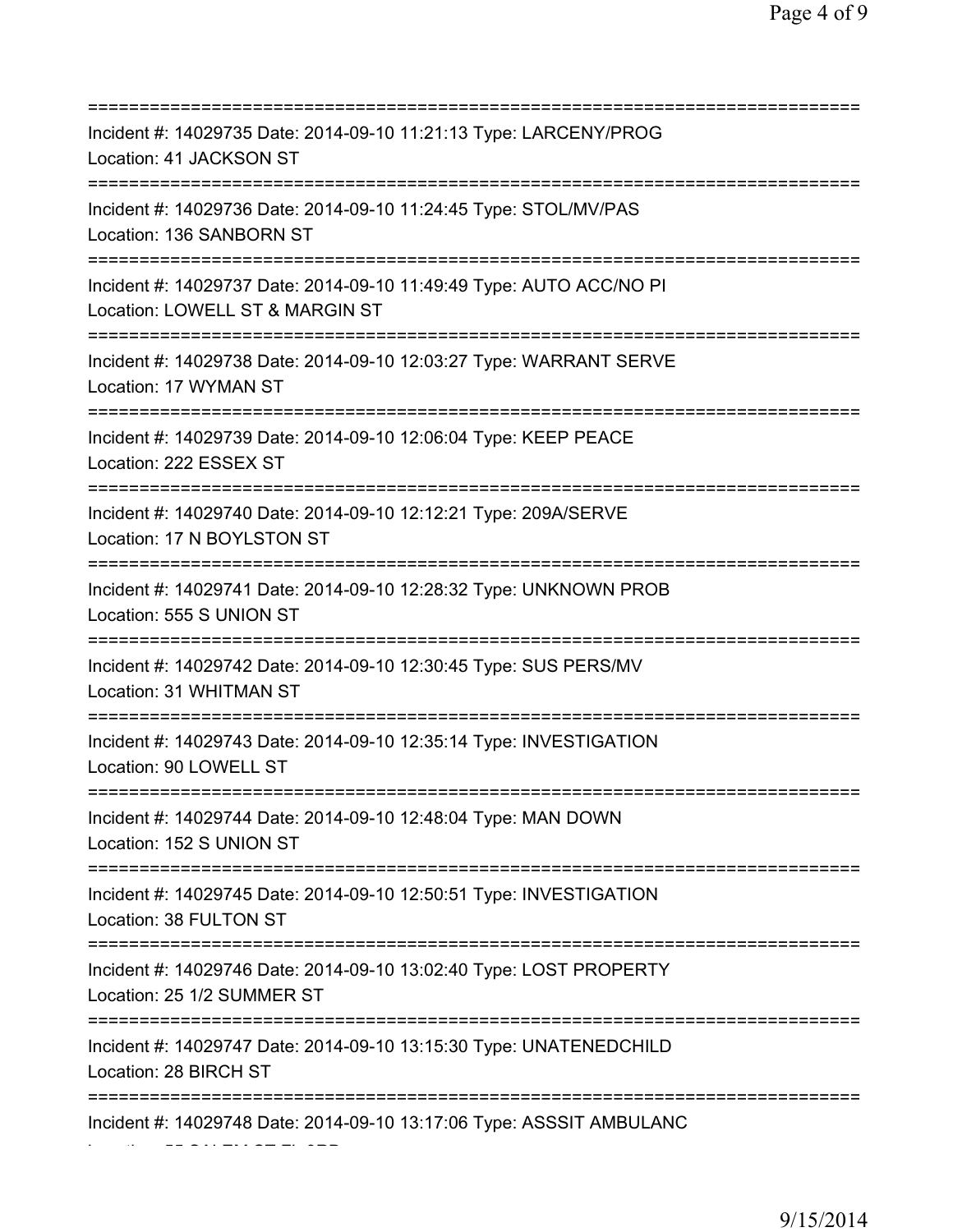| Incident #: 14029749 Date: 2014-09-10 13:26:01 Type: HARASSMENT<br>Location: 38 FULTON ST                                                             |
|-------------------------------------------------------------------------------------------------------------------------------------------------------|
| Incident #: 14029750 Date: 2014-09-10 13:27:51 Type: M/V STOP<br>Location: CANAL ST & FRANKLIN ST                                                     |
| Incident #: 14029751 Date: 2014-09-10 13:32:57 Type: M/V STOP<br>Location: 204 ESSEX ST                                                               |
| Incident #: 14029752 Date: 2014-09-10 13:34:12 Type: UNWANTEDGUEST<br>Location: MARKET BASKET / 700 ESSEX ST                                          |
| Incident #: 14029753 Date: 2014-09-10 13:42:40 Type: DRUG VIO<br>Location: BROOK ST<br>================================                               |
| Incident #: 14029754 Date: 2014-09-10 14:15:47 Type: WARRANT SERVE<br>Location: 51 LAWRENCE ST                                                        |
| Incident #: 14029755 Date: 2014-09-10 14:22:29 Type: DRUG VIO<br>Location: REGISTRY OF MOTOR VEHICLES / 73 WINTHROP AV                                |
| Incident #: 14029756 Date: 2014-09-10 14:34:34 Type: INVESTIGATION<br>Location: 311 BROADWAY                                                          |
| Incident #: 14029757 Date: 2014-09-10 14:52:30 Type: ALARM/BURG<br>Location: 16 OHIO AV                                                               |
| Incident #: 14029759 Date: 2014-09-10 15:05:33 Type: LOST PROPERTY<br>Location: 315 BROADWAY #3                                                       |
| Incident #: 14029758 Date: 2014-09-10 15:06:44 Type: INVESTIGATION<br>Location: FAMILY DOLLAR / 700 ESSEX ST<br>===================================== |
| Incident #: 14029760 Date: 2014-09-10 15:15:15 Type: TRESPASSING<br>Location: 82 BENNINGTON ST                                                        |
| Incident #: 14029761 Date: 2014-09-10 15:34:48 Type: UNKNOWN PROB<br>Location: 9 SUMMER ST                                                            |
| Incident #: 14029762 Date: 2014-09-10 15:42:30 Type: MV/BLOCKING                                                                                      |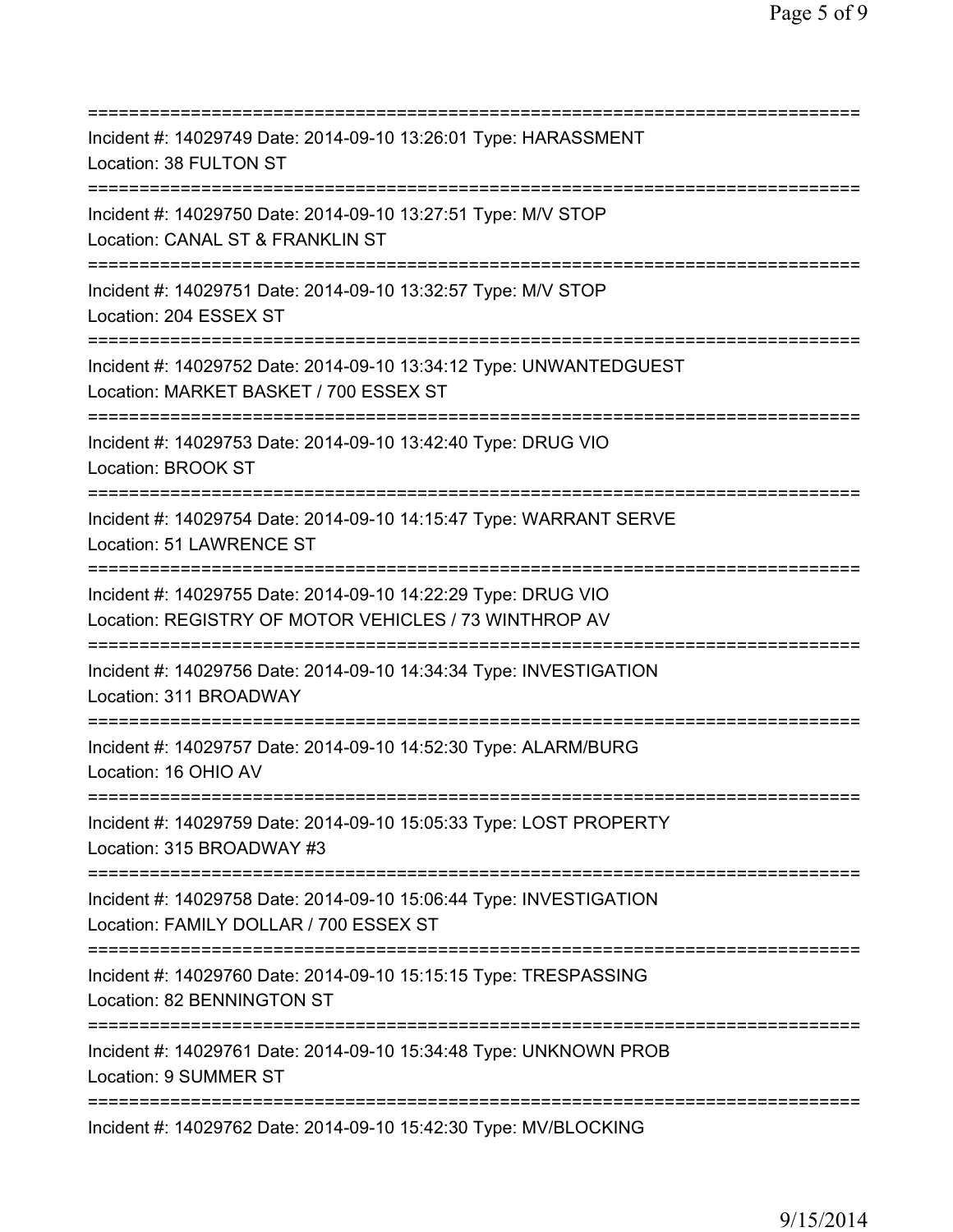=========================================================================== Incident #: 14029764 Date: 2014-09-10 15:46:04 Type: LOST PROPERTY Location: 162 SPRUCE ST =========================================================================== Incident #: 14029763 Date: 2014-09-10 15:48:05 Type: WARRANT SERVE Location: 11 DAISY ST =========================================================================== Incident #: 14029766 Date: 2014-09-10 16:07:03 Type: CK WELL BEING Location: 50 ISLAND ST #414 =========================================================================== Incident #: 14029765 Date: 2014-09-10 16:09:14 Type: DISTURBANCE Location: 120 BOWDOIN ST =========================================================================== Incident #: 14029767 Date: 2014-09-10 16:26:23 Type: DISTURBANCE Location: 315 PROSPECT ST =========================================================================== Incident #: 14029770 Date: 2014-09-10 16:34:56 Type: FRAUD Location: 174 ABBOTT ST =========================================================================== Incident #: 14029768 Date: 2014-09-10 16:38:24 Type: B&E/PAST Location: 31 DANA ST =========================================================================== Incident #: 14029769 Date: 2014-09-10 16:39:25 Type: DRUG VIO Location: 10 CHANDLER ST =========================================================================== Incident #: 14029771 Date: 2014-09-10 16:46:36 Type: DISTURBANCE Location: MAY ST & RESERVOIR ST =========================================================================== Incident #: 14029772 Date: 2014-09-10 16:52:41 Type: MEDIC SUPPORT Location: 383 HAVERHILL ST =========================================================================== Incident #: 14029773 Date: 2014-09-10 17:11:06 Type: WOMAN DOWN Location: S UNION ST & WINTHROP AV =========================================================================== Incident #: 14029775 Date: 2014-09-10 17:12:34 Type: B&E/MV/PAST Location: 52 EVERETT ST =========================================================================== Incident #: 14029774 Date: 2014-09-10 17:14:42 Type: DK (DRUNK) Location: 109 GARDEN ST =========================================================================== Incident #: 14029776 Date: 2014-09-10 17:23:19 Type: ROBBERY UNARM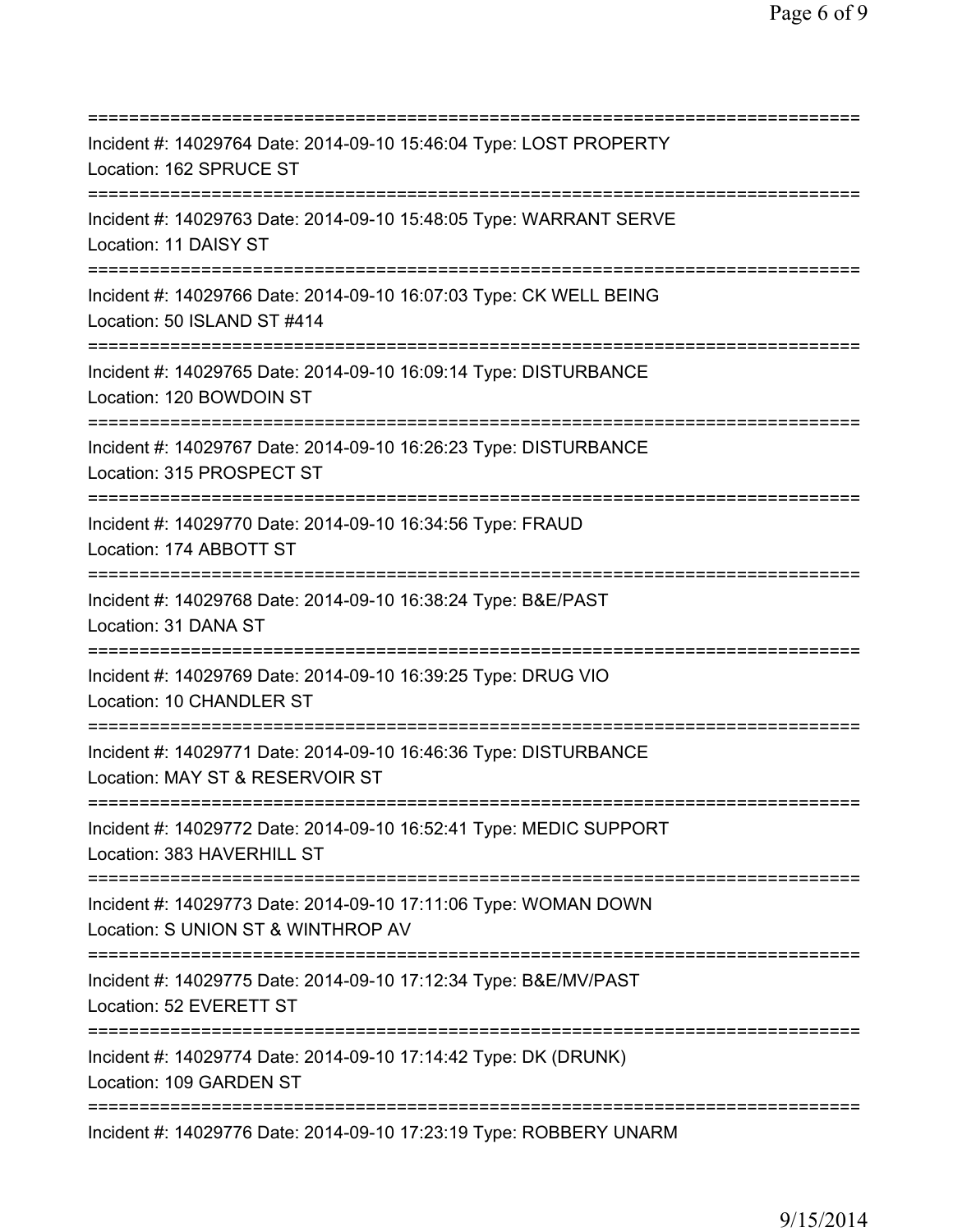Location: ANCHOR AUTO / 140 WEST ST =========================================================================== Incident #: 14029777 Date: 2014-09-10 17:28:35 Type: ANIMAL COMPL Location: BROADWAY & TREMONT ST =========================================================================== Incident #: 14029778 Date: 2014-09-10 17:39:40 Type: A&B D/W PAST Location: 120 BOWDOIN ST =========================================================================== Incident #: 14029779 Date: 2014-09-10 17:42:48 Type: DISTURBANCE Location: 190 BRUCE ST =========================================================================== Incident #: 14029780 Date: 2014-09-10 17:51:31 Type: M/V STOP Location: BROADWAY & TREMONT ST =========================================================================== Incident #: 14029781 Date: 2014-09-10 18:02:08 Type: DISTURBANCE Location: 109 GARDEN ST =========================================================================== Incident #: 14029782 Date: 2014-09-10 18:13:30 Type: M/V STOP Location: JACKSON ST & METHUEN ST =========================================================================== Incident #: 14029783 Date: 2014-09-10 18:17:25 Type: SUS PERS/MV Location: 43 FALMOUTH ST =========================================================================== Incident #: 14029784 Date: 2014-09-10 18:22:42 Type: M/V STOP Location: HAVERHILL ST & WEST ST =========================================================================== Incident #: 14029786 Date: 2014-09-10 18:31:58 Type: B&E/MV/PAST Location: 2 MUSEUM SQ =========================================================================== Incident #: 14029785 Date: 2014-09-10 18:33:07 Type: M/V STOP Location: FRANKLIN ST & HAVERHILL ST =========================================================================== Incident #: 14029787 Date: 2014-09-10 18:38:46 Type: M/V STOP Location: FRANKLIN ST & HAVERHILL ST =========================================================================== Incident #: 14029789 Date: 2014-09-10 18:58:13 Type: M/V STOP Location: BROADWAY & GREEN ST =========================================================================== Incident #: 14029791 Date: 2014-09-10 19:02:14 Type: B&E/MV/PAST Location: 183 HAVERHILL ST ===========================================================================

Incident #: 14029790 Date: 2014 09 10 19:05:08 Type: SHOTS FIRED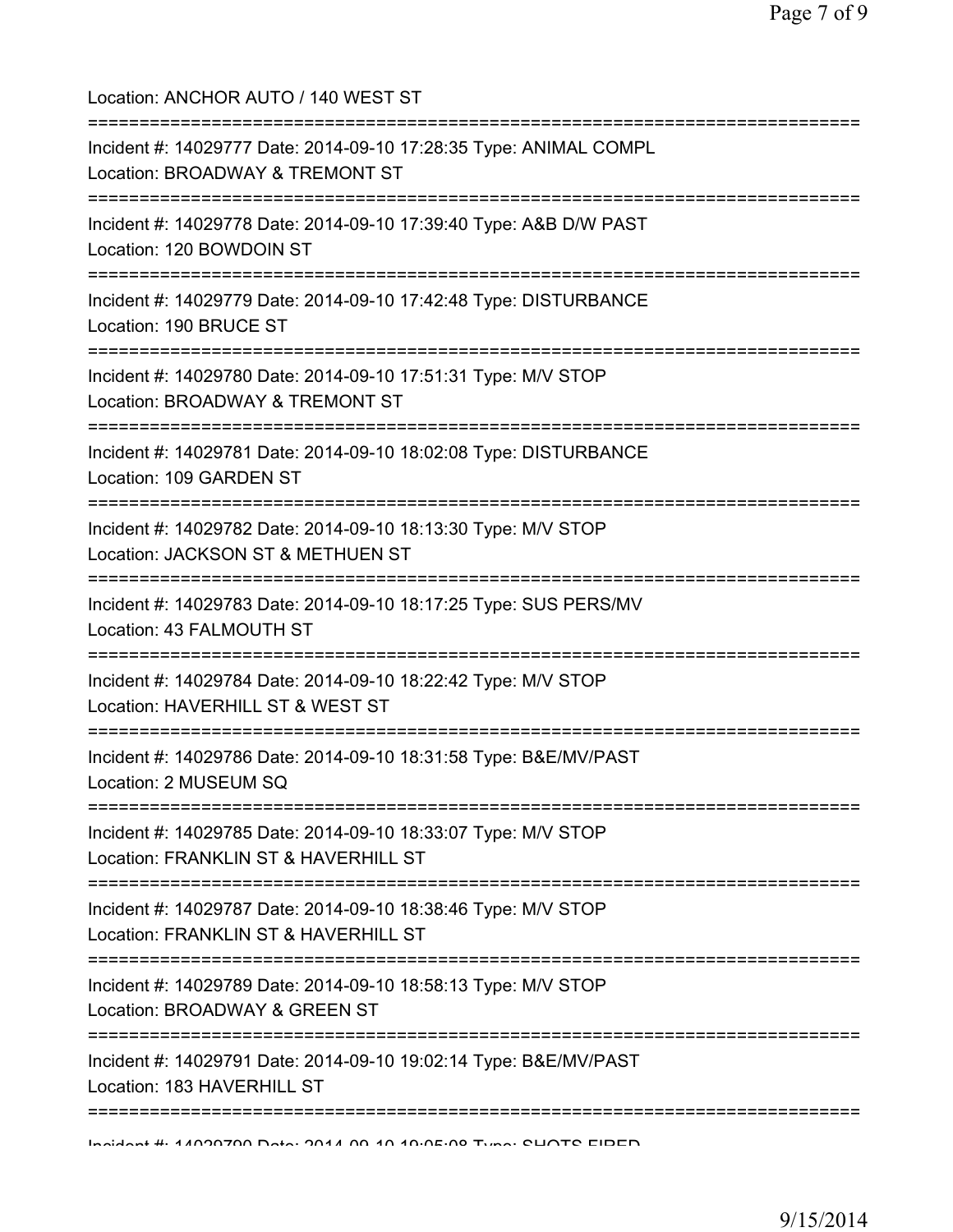Location: 20 CRESCENT ST

| Incident #: 14029792 Date: 2014-09-10 19:08:11 Type: AUTO ACC/NO PI<br>Location: BROADWAY & HAVERHILL ST                                       |
|------------------------------------------------------------------------------------------------------------------------------------------------|
| Incident #: 14029793 Date: 2014-09-10 19:10:01 Type: FIGHT<br>Location: 303 PARK ST                                                            |
| Incident #: 14029794 Date: 2014-09-10 19:18:36 Type: DISTURBANCE<br>Location: 50 BROADWAY                                                      |
| Incident #: 14029795 Date: 2014-09-10 19:46:07 Type: ALARMS<br>Location: 45 BERESFORD ST<br>------------------------------------               |
| Incident #: 14029796 Date: 2014-09-10 20:04:13 Type: THREATS<br>Location: MARKET BASKET / 700 ESSEX ST<br>-=================================== |
| Incident #: 14029799 Date: 2014-09-10 20:15:44 Type: DISTURBANCE<br>Location: GOLDEN HOUSE / 129 S BROADWAY                                    |
| Incident #: 14029798 Date: 2014-09-10 20:17:04 Type: NOISE ORD<br>Location: 96 FARNHAM ST                                                      |
| Incident #: 14029797 Date: 2014-09-10 20:17:16 Type: M/V STOP<br>Location: 208 BROADWAY                                                        |
| Incident #: 14029800 Date: 2014-09-10 20:33:48 Type: ASSSIT OTHER PD<br>Location: FLORENCE ST & WEST ST                                        |
| ==========<br>Incident #: 14029801 Date: 2014-09-10 20:35:22 Type: SUS PERS/MV<br>Location: 10 CARLSON RD                                      |
| =========================<br>Incident #: 14029802 Date: 2014-09-10 20:39:44 Type: M/V STOP<br>Location: HAVERHILL ST & WEST ST                 |
| Incident #: 14029803 Date: 2014-09-10 21:15:21 Type: B&E/MV/PAST<br>Location: MERE LOUNGE / 102 ESSEX ST                                       |
| Incident #: 14029804 Date: 2014-09-10 21:16:24 Type: M/V STOP<br>Location: ARLINGTON ST & BROADWAY                                             |
|                                                                                                                                                |